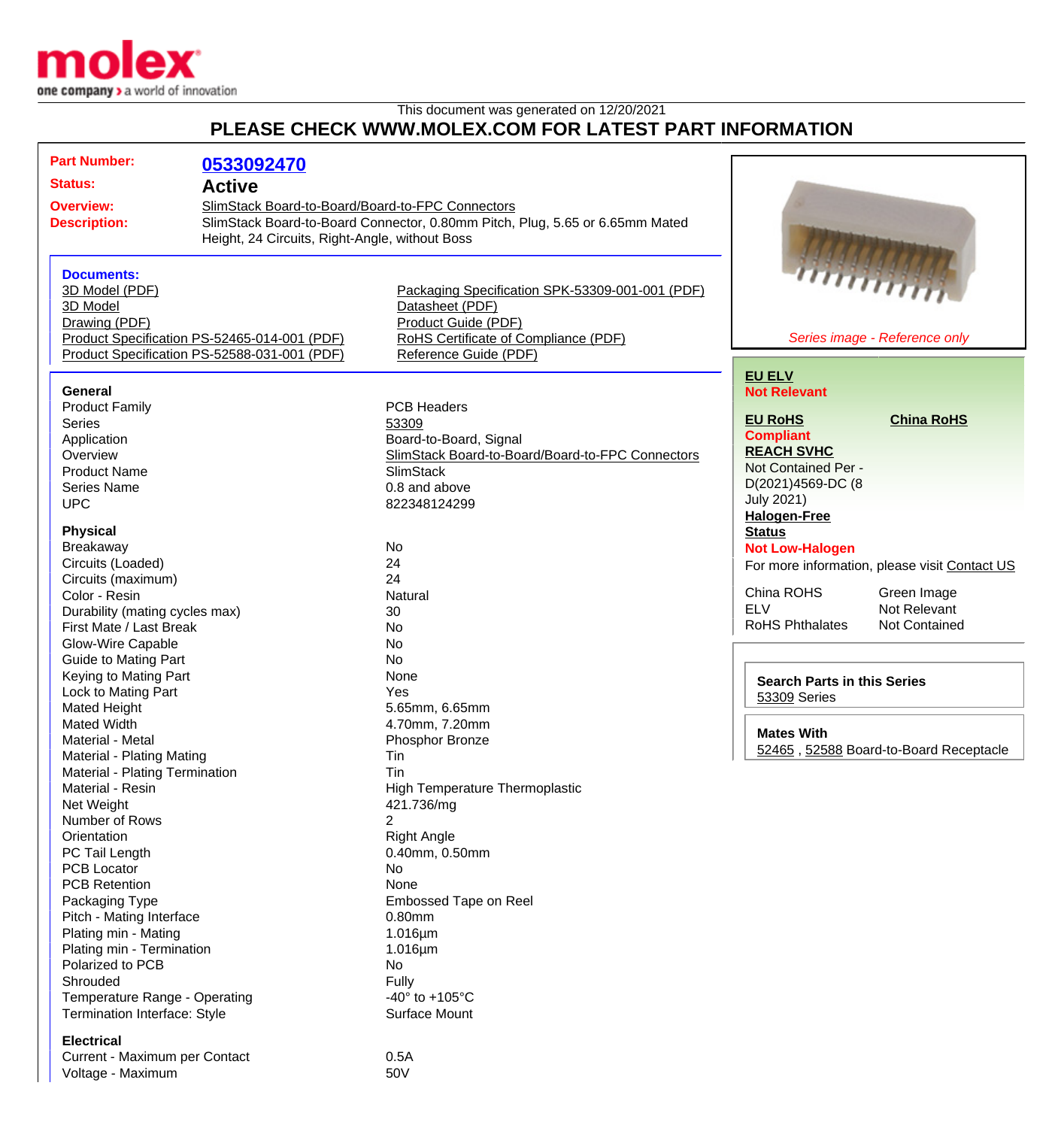## **Material Info**

**Reference - Drawing Numbers** Packaging Specification SPK-53309-001-001<br>Product Specification SPK-52465-014-001, F

Product Specification <br>
PS-52465-014-001, PS-52588-031-001<br>
Sales Drawing <br>
PS-53090000-000, 533091000-000 Sales Drawing 533090000-000, 533091000-000

## This document was generated on 12/20/2021 **PLEASE CHECK WWW.MOLEX.COM FOR LATEST PART INFORMATION**